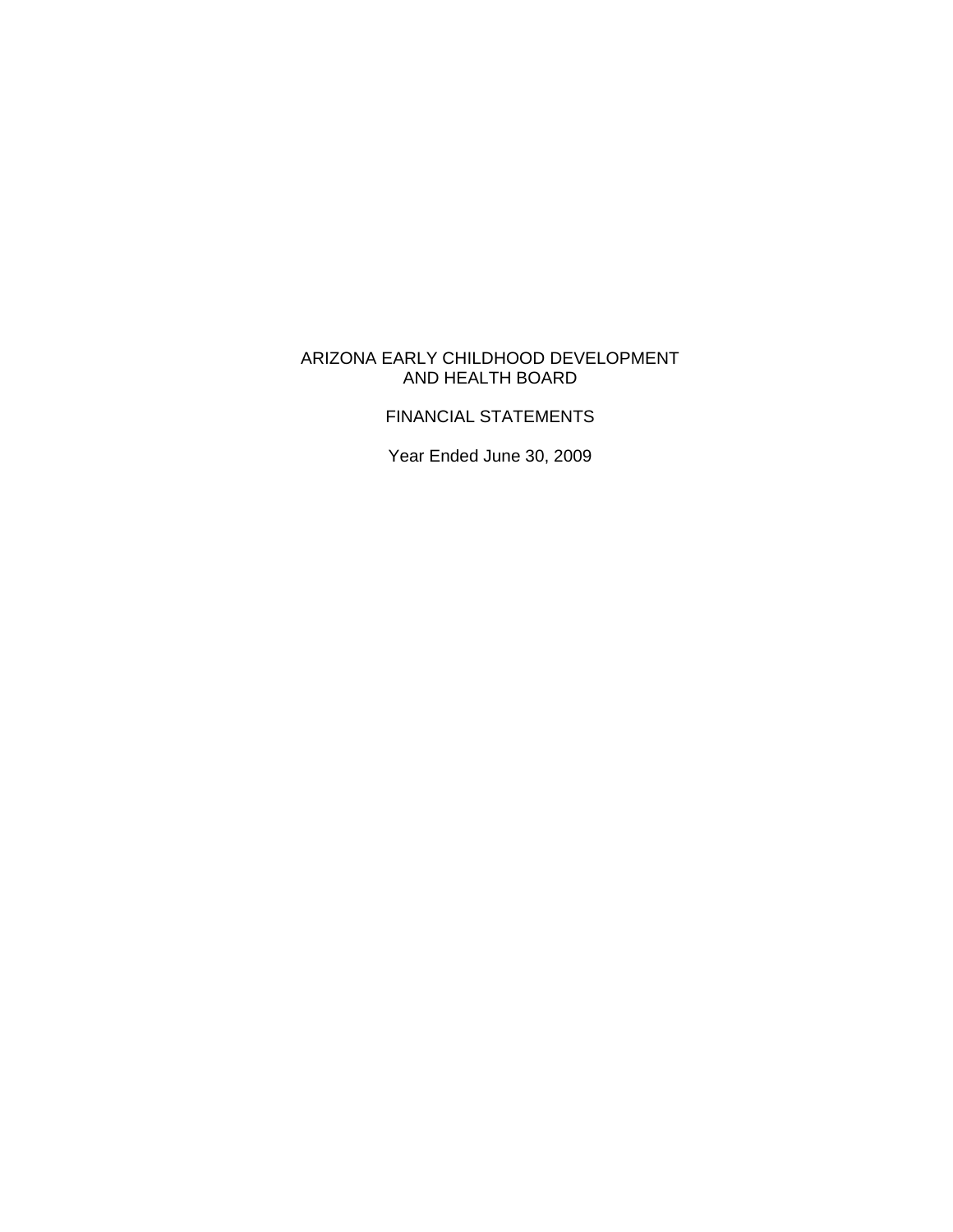# ARIZONA EARLY CHILDHOOD DEVELOPMENT AND HEALTH BOARD

## TABLE OF CONTENTS

| REPORT ON AUDIT OF FINANCIAL STATEMENTS<br>Independent Auditors' Report<br>Statement of Cash Receipts, Cash Disbursements and<br>Changes in Fund Cash Balances<br>2<br>Notes to Financial Statements<br>3<br>Report on Internal Control over Financial Reporting and on<br>Compliance and Other Matters Based on an Audit of Financial<br>Statements Performed in Accordance With Government Auditing<br>Standards |  |
|--------------------------------------------------------------------------------------------------------------------------------------------------------------------------------------------------------------------------------------------------------------------------------------------------------------------------------------------------------------------------------------------------------------------|--|
|                                                                                                                                                                                                                                                                                                                                                                                                                    |  |
|                                                                                                                                                                                                                                                                                                                                                                                                                    |  |
|                                                                                                                                                                                                                                                                                                                                                                                                                    |  |
|                                                                                                                                                                                                                                                                                                                                                                                                                    |  |
|                                                                                                                                                                                                                                                                                                                                                                                                                    |  |
|                                                                                                                                                                                                                                                                                                                                                                                                                    |  |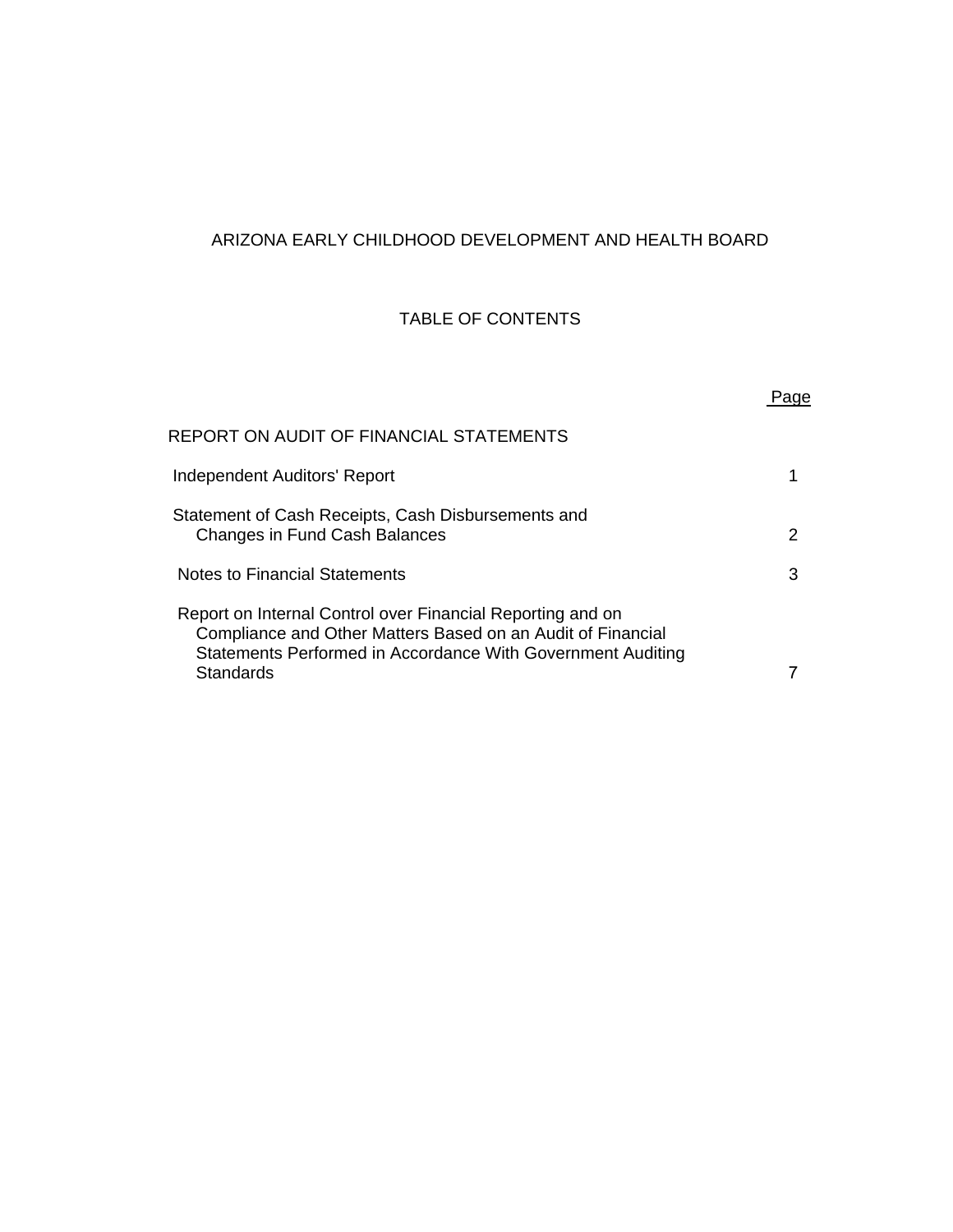Colebrating 50 Years Of Service



HENRY & HORNE, LLP Certified Public Accountants

#### Independent Auditors' Report

To the Board of Directors Arizona Early Childhood Development and Health Board Phoenix , Arizona

We have audited the accompanying Statement of Cash Receipts, Cash Disbursements, and Changes in Fund Cash Balance of Arizona Early Childhood Development and Health Board as of and for the year ended June 30, 2009. This financial statement is the responsibility of Arizona Early Childhood Development and Health Board's management. Our responsibility is to express an opinion on this financial statement based on our audit.

We conducted our audit in accordance with auditing standards generally accepted in the United States of America. Those standards require that we plan and perform the audit to obtain reasonable assurance about whether the financial statement is free of material misstatement. An audit includes consideration of internal control over financial reporting as a basis for designing audit procedures that are appropriate in the circumstances, but not for the purpose of expressing an opinion on the effectiveness of Arizona Early Childhood Development and Health Board's internal control over financial reporting. Accordingly, we express no such opinion. An audit also includes examining, on a test basis, evidence supporting the amounts and disclosures in the Statement of Cash Receipts, Cash Disbursements and Changes in Fund Cash Balance. An audit also includes assessing the accounting principles used and significant estimates made by management, as well as evaluating the overall financial statement presentation. We believe that our audits provide a reasonable basis for our opinion.

As described in Note 1, this financial statement was prepared on a basis of cash receipts and disbursements, which is a comprehensive basis of accounting other than generally accepted accounting principles.

In our opinion, the financial statement referred to above present fairly, in all material respects, the cash receipts, cash disbursements and cash balance of Arizona Early Childhood Development and Health Board as of and for the year June 30, 2009, on the basis of accounting described in Note 1.

 $\sqrt[2]{\pi}$ up

Casa Grande, Arizona September 30, 2009

Tempe 2055 E. Warner Road Suite 101 Tempe, AZ 85284-3487  $(480) 839 - 4900$ Fax (480) 839-1749

Scottsdale 7098 E. Cochise Road Suite 100 Scottsdale, AZ 85253-4517 (480) 483-1170 Fax (480) 483-7126

Casa Grande 1115 E. Cottonwood Lane Suite 100 Casa Grande, AZ 85122-2950  $(520) 836 - 8201$ Fax (520) 426-9432

www.henryandhorne.com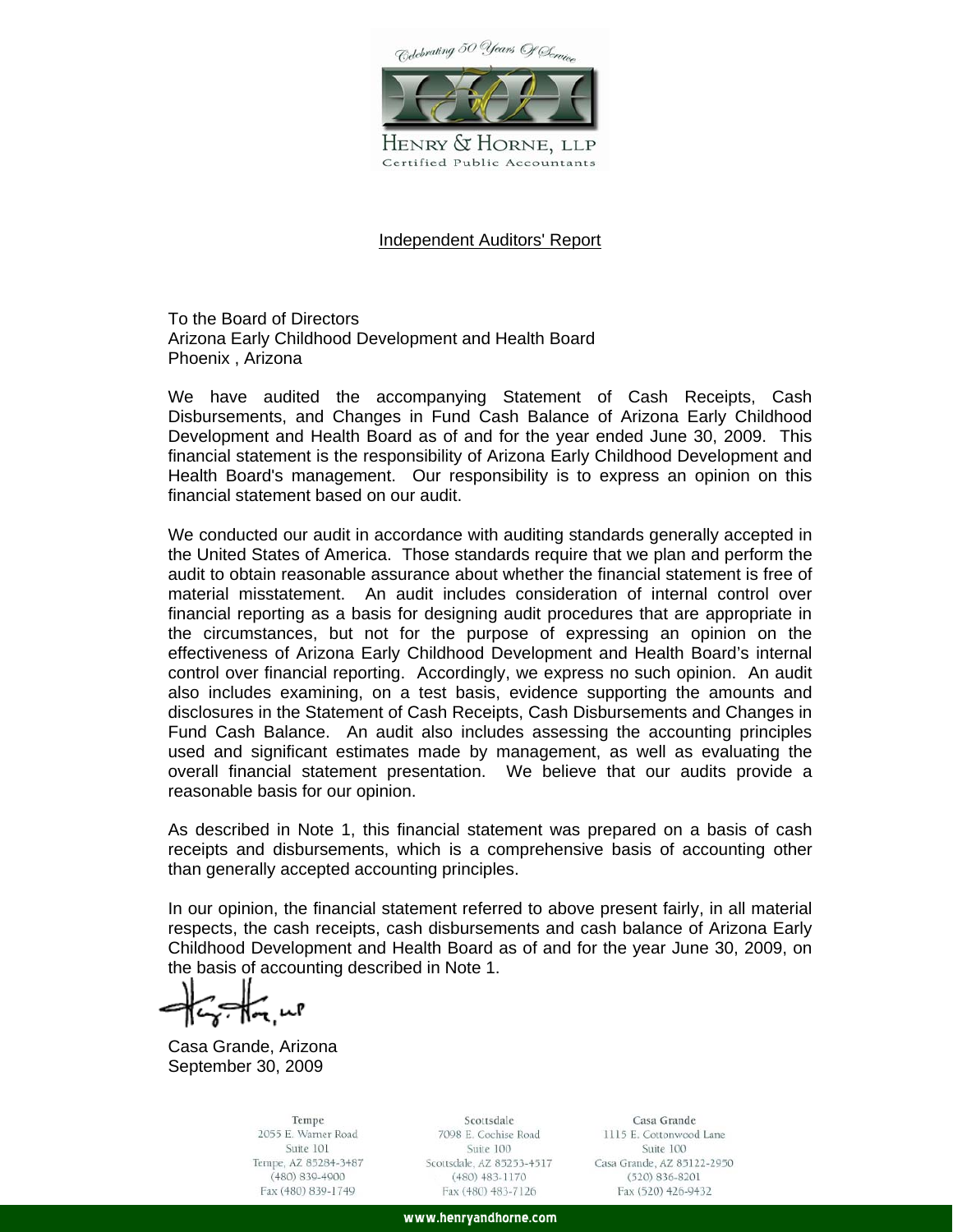#### CHANGES IN FUND CASH BALANCES As of June 30, 2009 and for the Year Ended June 30, 2009 ARIZONA EARLY CHILDHOOD DEVELOPMENT AND HEALTH BOARD STATEMENT OF CASH RECEIPTS, CASH DISBURSEMENTS, AND

|                                                   | Program<br>Fund            | Administrative<br>Cost<br>Fund | Private<br>Gifts<br>Fund |       |
|---------------------------------------------------|----------------------------|--------------------------------|--------------------------|-------|
| CASH RECEIPTS<br>Tobacco taxes<br>Interest income | \$132,604,472<br>5,213,841 | 14,733,830<br>\$.<br>579,316   | \$                       |       |
| Other revenues                                    |                            | 823                            |                          | 6,925 |
| <b>TOTAL CASH RECEIPTS</b>                        | 137,818,313                | 15,313,969                     |                          | 6,925 |
| <b>CASH DISBURSEMENTS</b>                         |                            |                                |                          |       |
| <b>Personal services</b>                          | 30,367                     | 6,840,129                      |                          |       |
| Employee related expenditures                     | 6,463                      | 2,327,857                      |                          |       |
| Professional and outside services                 | 1,768,098                  | 2,294,957                      |                          | 183   |
| Travel in-state                                   | 9,232                      | 267,828                        |                          |       |
| Travel out-of-state                               |                            | 19,871                         |                          |       |
| Aid to others                                     | 8,778,970                  |                                |                          |       |
| Other operating expenditures                      | 107,494                    | 1,964,612                      |                          | 878   |
| Capital equipment                                 |                            | 234,942                        |                          |       |
| Non-capital equipment                             | 11,611                     | 671,665                        |                          |       |
| TOTAL CASH DISBURSEMENTS                          | 10,712,235                 | 14,621,861                     |                          | 1,061 |
| <b>EXCESS OF RECEIPTS OVER</b>                    |                            |                                |                          |       |
| (UNDER) DISBURSEMENTS                             | 127,106,078                | 692,108                        |                          | 5,864 |
| TRANSFERS IN                                      |                            | 71,924                         |                          |       |
| <b>TRANSFERS OUT</b>                              | (5,600,000)                | (1,400,000)                    |                          |       |
| NET CHANGE IN FUND CASH BALANCES                  | 121,506,078                | (635,968)                      |                          | 5,864 |
| FUND CASH BALANCES - Beginning of Period          | 152,599,269                | 83,654,107                     |                          |       |
| FUND CASH BALANCES - End of Period                | \$274,105,347              | \$<br>83,018,139               | \$                       | 5,864 |
|                                                   |                            |                                |                          |       |
| Fund cash balances consists of:                   |                            |                                |                          |       |
| Cash held by State Treasurer                      | 6,407,940<br>\$            | \$<br>1,263,198                | \$                       | 5,864 |
| Investments held by State Treasurer               | 267,697,407                | 81,754,941                     |                          |       |
|                                                   | \$274,105,347              | \$83,018,139                   | \$                       | 5,864 |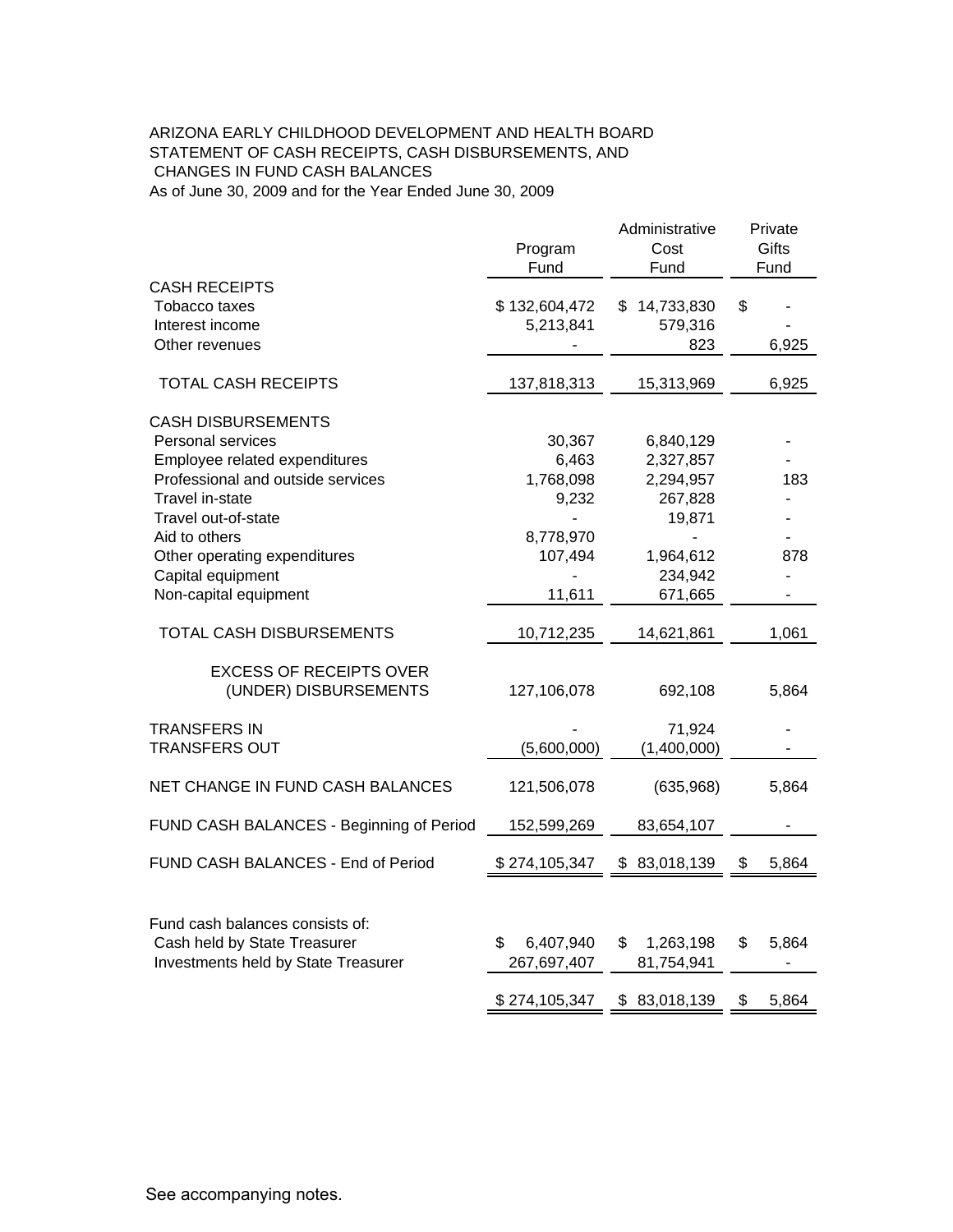| Grants<br>Fund                                        | Total                                                                                                    |
|-------------------------------------------------------|----------------------------------------------------------------------------------------------------------|
| \$<br>3,500                                           | \$<br>147,338,302<br>5,793,157<br>11,248                                                                 |
| 3,500                                                 | 153,142,707                                                                                              |
| 29,608<br>4,010<br>93,873<br>2,292<br>6,206<br>27,296 | 6,870,496<br>2,334,320<br>4,092,846<br>277,060<br>23,881<br>8,872,843<br>2,075,276<br>241,148<br>710,572 |
| 163,285                                               | 25,498,442                                                                                               |
| (159, 785)<br>231,728<br>(71, 924)                    | 127,644,265<br>303,652<br>(7,071,924)                                                                    |
| 19                                                    | 120,875,993<br>236,253,376                                                                               |
| \$<br>19                                              | \$<br>357,129,369                                                                                        |
| \$<br>19                                              | \$<br>7,677,021<br>349,452,348                                                                           |
| \$<br>19                                              | \$<br>357,129,369                                                                                        |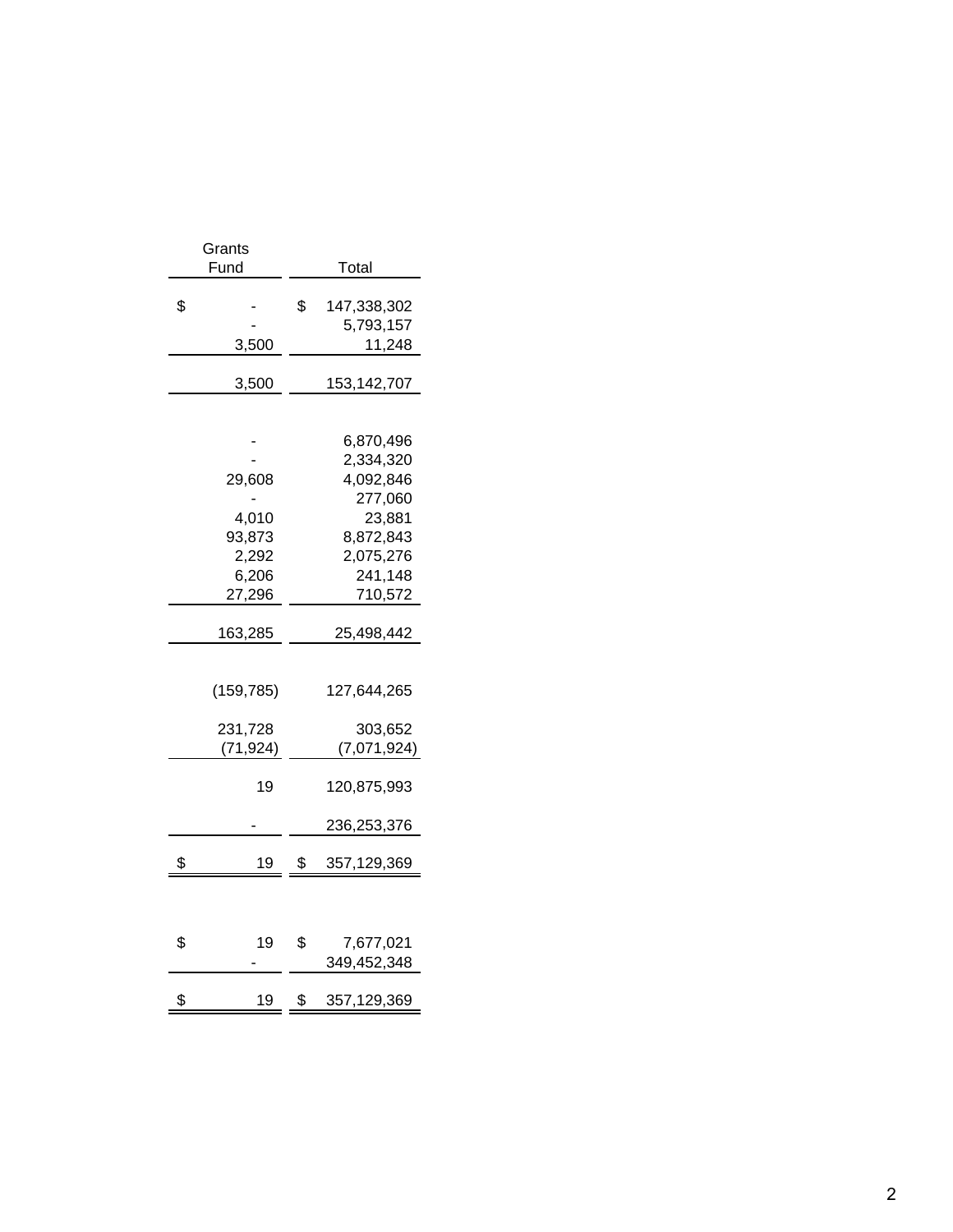#### NOTE 1 SUMMARY OF SIGNIFICANT ACCOUNTING POLICIES

The Early Childhood Development and Health Board (Board) is an agency of the State of Arizona. The accompanying financial statement is prepared on a basis of accounting other than U.S. generally accepted accounting principles (GAAP) applicable to governmental units adopted by the Governmental Accounting Standards Board. The basis of accounting is discussed in detail below.

#### Reporting Entity

The Board was established by Ballot Proposition 203 (Prop 203) in the November 7, 2006, State of Arizona general election to provide programs and services to prekindergarten children and their families for the purpose of assisting child development by providing education and other support, including parent and family support programs, child care, preschool, health screenings and access to preventive health services. As required by Arizona Revised Statutes (A.R.S.) §16-651, on December 7, 2006, the Governor issued the Governor Issues Elections Proclamation declaring Prop 203 into law immediately and effectively creating the Board.

The Board is part of the State of Arizona's reporting entity. However, this financial statement is intended to present solely the cash transactions of the Board for the year ended June 30, 2009. This statement does not present the financial position or changes in financial position of the State. The State issues a publicly available Comprehensive Annual Financial Report (CAFR). Copies of the CAFR are posted on the Arizona Department of Administration's General Accounting Office's (GAO) Web site at www.gao.state.az.us or can be obtained by contacting the GAO at 100 North 15th Avenue, 3rd Floor, Suite 302, Phoenix, Arizona, 85007.

The accompanying financial statement presents the activities of the Board. Ten percent of the monies received by the Board pursuant to A.R.S. §42-3371 shall be deposited into an Administrative Fund, except in fiscal year 2007, when all monies were required to be deposited into this fund. Monies deposited into the Administrative Fund are used to pay administrative expenses, including the Board's staff salaries. Additionally, the following Board funds were established:

Program Fund—A.R.S. §8-1181(D) requires that beginning in fiscal year 2008, 90 percent of monies received pursuant to A.R.S. §42-3371 shall be deposited into the Program Fund. Monies deposited into this fund are to be used in furtherance of the objectives set forth in Prop 203.

Private Gifts Fund—A.R.S. §8-1182 requires that monies or other resources arising from private grants, gifts, or contributions shall be deposited into this fund and shall be used in accordance with the permissible conditions, if any, placed on the use of those monies by the donor.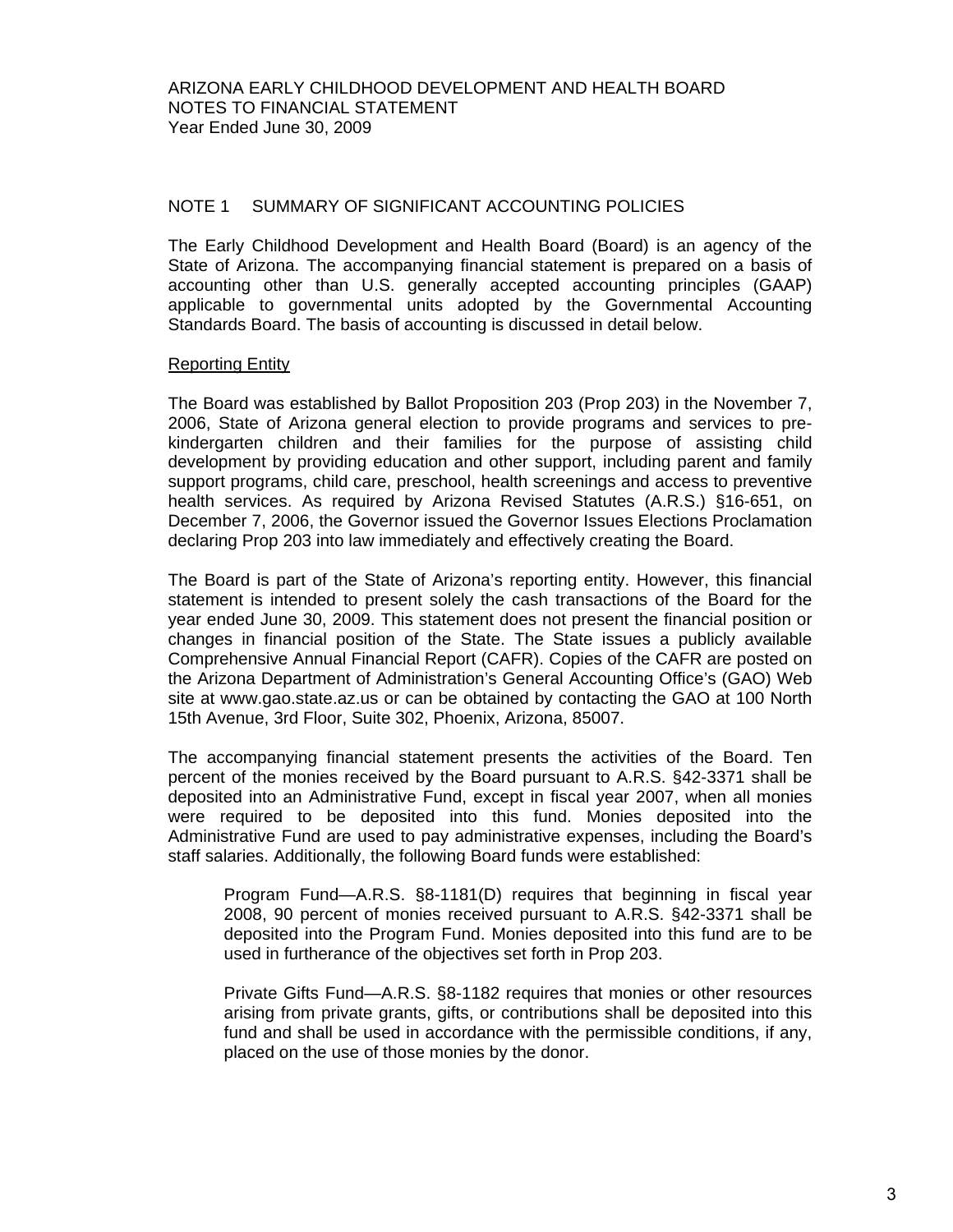### NOTE 1 SUMMARY OF SIGNIFICANT ACCOUNTING POLICIES (CONTINUED)

Grant Monies Fund—A.R.S. §8-1182 requires that federal, state, or local monies received shall be deposited into this fund and shall be used in accordance with the conditions placed on those monies by the awarding government.

Legislative Appropriations Fund—A.R.S. §8-1181(B) requires that monies appropriated by the State's Legislature shall be deposited into this fund and used in accordance with the provisions of Prop 203.

The Board's reporting entity consists of the funds listed above, which are considered special revenue funds. Special Revenue Funds are used to account for the proceeds of specific revenue sources that are either legally restricted to expenditures for a specified purpose or designated to finance particular functions or activities of a government. There are no affiliated organizations required to be included as blended or discretely presented component units in the Board's reporting entity.

The A.R.S. §8-1186 requires an annual audit of the Board's funds, accounts, and sub-accounts by an independent certified public accountant within 120 days after the end of the fiscal year. The accompanying financial statement serves as the basis for this audit.

#### Fund Financial Statement

The focus of the statement is on the sources and uses of cash resources.

#### Basis of Accounting

The accompanying financial statement is prepared using the cash basis of accounting. This basis of accounting recognizes changes in fund cash balance, cash receipts, and cash disbursements arising from cash transactions. This basis is a comprehensive basis of accounting other than United States generally accepted accounting principles.

As a result of the use of the cash basis of accounting in preparing the accompanying financial statement, certain assets and their related revenues (such as accounts receivable) and certain liabilities and their related expenses (such as accounts payable for goods or services received but not yet paid and accrued expenses and liabilities) are not reported in the accompanying financial statement.

#### Subsequent Events Policy

In preparing these financial statements, the Board has evaluated events and transactions for potential recognition or disclosure through September 30, 2009, the date the financial statements were available to be issued.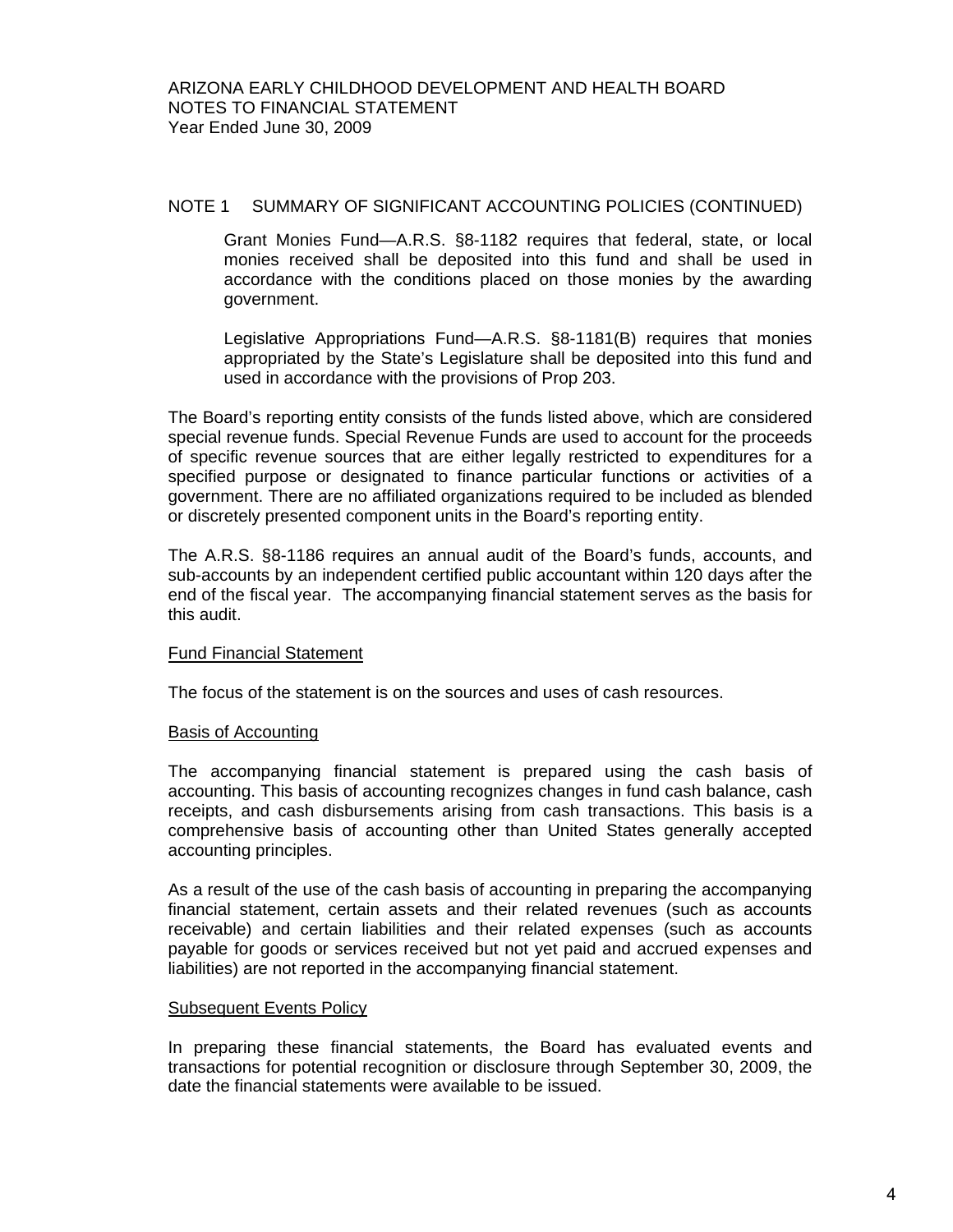### NOTE 2 CASH AND INVESTMENTS HELD BY THE STATE TREASURER

All cash is deposited or invested with the Arizona State Treasurer (Treasurer). The Treasurer is part of the State's financial reporting entity and issues a separately published Annual Financial Report. A copy of the Treasurer's Annual Financial Report can be obtained from its Web site at www.aztreasury.gov or by contacting the Treasurer's Office at 1700 West Washington St., 1<sup>st</sup> Floor, Phoenix, AZ, 85007-2812.

A.R.S. requires state agencies' monies to be deposited with the Treasurer, and further requires those deposits to be invested in various pooled funds. Cash and investments held by the Treasurer represent the Board's portion of those monies. The Treasurer invests idle monies of the state agencies in an internal investment pool (Pool 3) and distributes interest to the participants. Interest earned from these invested monies is allocated monthly based on the average daily balance. Participant shares in the pool are purchased and sold based on the net asset value of the shares, and a participant's portion of the pool is not identified with specific investments. Accordingly, the Board's portion of these deposits and investments approximates the Board's value of pool shares.

The Treasurer's internal investment Pool 3 is not required to be registered (and is not registered) with the Securities and Exchange Commission under the Investment Company Act of 1940. In accordance with A.R.S. §35-311, the State Board of Investments reviews the activities and performance of the pool monthly. The Treasurer's Investment Pool 3 is not rated, and as of June 30, 2009, the weighted average to maturity of the Pool's investments is .67 years.

|                   |               | Administrative | Private |          |               |
|-------------------|---------------|----------------|---------|----------|---------------|
|                   | Program       | Cost           | Gifts   | Grants   |               |
|                   | Fund          | Fund           | Fund    | Fund     | Total         |
| Cash              | 6.407.940     | \$1,263,198    | \$5.864 | 19<br>\$ | 7.677.021     |
| Investment-Pool 3 | 267,697,407   | 81.754.941     | ۰       | ۰        | 349,452,348   |
|                   | \$274,105,347 | \$83,018,139   | 5.864   | 19<br>\$ | \$357,129,369 |

At June 30, 2009, the Board's deposits with the Treasurer were as follows:

#### NOTE 3 TRANSFER OF FUNDS TO/FROM OTHER AGENCIES AND FUNDS

At June 30, 2009, the Arizona Early Childhood Development and Health Board transferred funds to/from other State Agencies and funds as follows:

| Transfers In                                            |                |
|---------------------------------------------------------|----------------|
| Department of Health Services                           | 231,728<br>\$. |
| Arizona Early Childhood Development Administrative Fund | 71.924         |
|                                                         | 303,652        |
| <b>Transfers Out</b>                                    |                |
| Department of Administration                            | \$7,000,000    |
| Arizona Early Childhood Development Grants Fund         | 71.924         |
|                                                         | \$7,071,924    |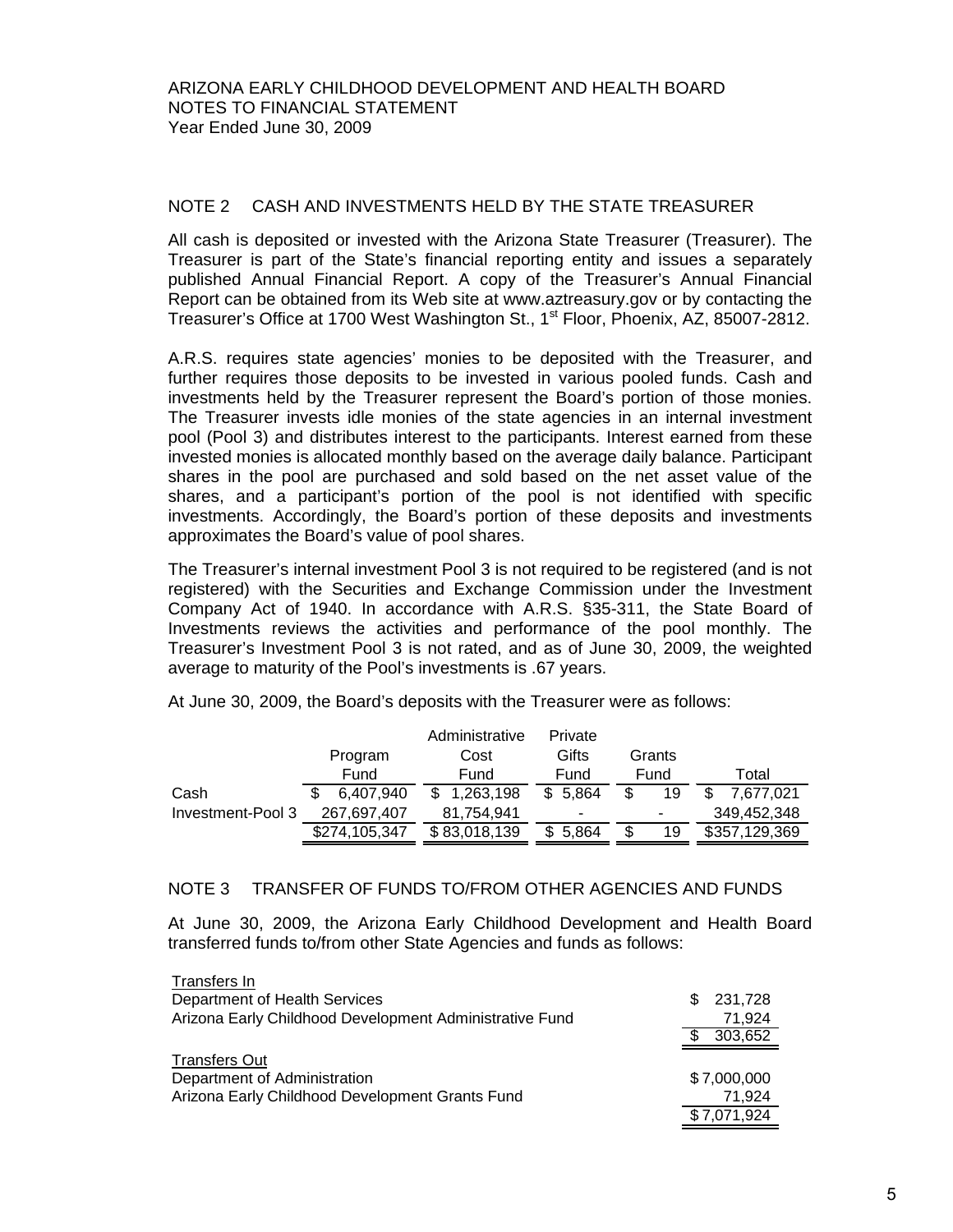# ARIZONA EARLY CHILDHOOD DEVELOPMENT AND HEALTH BOARD

COMPLIANCE REPORT

Year Ended June 30, 2009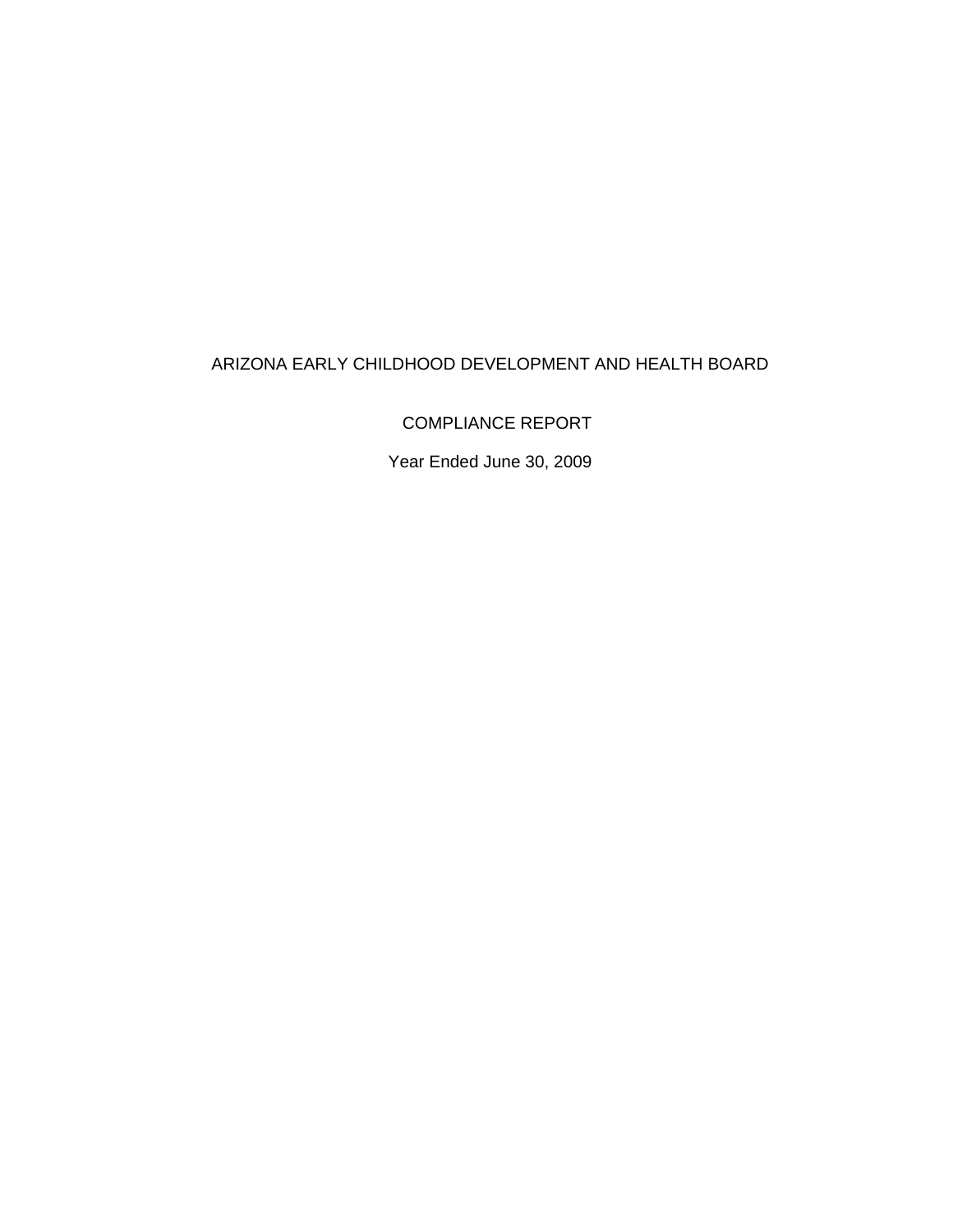Celebrating 50 Years Of Service



HENRY & HORNE, LLP Certified Public Accountants

### REPORT ON INTERNAL CONTROL OVER FINANCIAL REPORTING AND ON COMPLIANCE AND OTHER MATTERS BASED ON AN AUDIT OF FINANCIAL STATEMENTS PERFORMED IN ACCORDANCE WITH GOVERNMENT AUDITING STANDARDS

The Board of Directors and the Executive Director Arizona Early Childhood Development and Health Board Phoenix, Arizona

We have audited the Statement of Cash Receipts, Cash Disbursements, and Changes in Fund Cash Balance of Arizona Early Childhood Development and Health Board, as of and for the year ended June 30, 2009, and have issued our report thereon dated September 30, 2009. We conducted our audit in accordance with auditing standards generally accepted in the United States of America and the standards applicable to financial audits contained in *Government Auditing Standards*, issued by the Comptroller General of the United States.

#### Internal Control Over Financial Reporting

In planning and performing our audit, we considered the Arizona Early Childhood Development and Health Board's internal control over financial reporting as a basis for designing our auditing procedures for the purpose of expressing our opinions on the financial statements, but not for the purpose of expressing an opinion on the effectiveness of the Arizona Early Childhood Development and Health Board's internal control over financial reporting. Accordingly, we do not express an opinion on the effectiveness of the Arizona Early Childhood Development and Health Board's internal control over financial reporting.

A control deficiency exists when the design or operation of a control does not allow management or employees, in the normal course of performing their assigned functions, to prevent or detect misstatements on a timely basis. A significant deficiency is a control deficiency, or combination of control deficiencies, that adversely affects the Arizona Early Childhood Development and Health Board's ability to initiate, authorize, record, process, or report financial data reliably in accordance with generally accepted accounting principles such that there is more than a remote likelihood that a misstatement of the Arizona Early Childhood Development and Health Board's financial statements that is more than inconsequential will not be prevented or detected by the Arizona Early Childhood Development and Health Board's internal control.

> Tempe 2055 E. Warner Road Suite 101 Tempe, AZ 85284-3487  $(480) 839 - 4900$ Fax (480) 839-1749

Scottsdale 7098 E. Cochise Road Suite 100 Scottsdale, AZ 85253-4517  $(480)$   $483 - 1170$ Fax (480) 483-7126

Casa Grande 1115 E. Cottonwood Lane Suite 100 Casa Grande, AZ 85122-2950  $(520) 836 - 8201$ Fax (520) 426-9432

www.henryandhorne.com